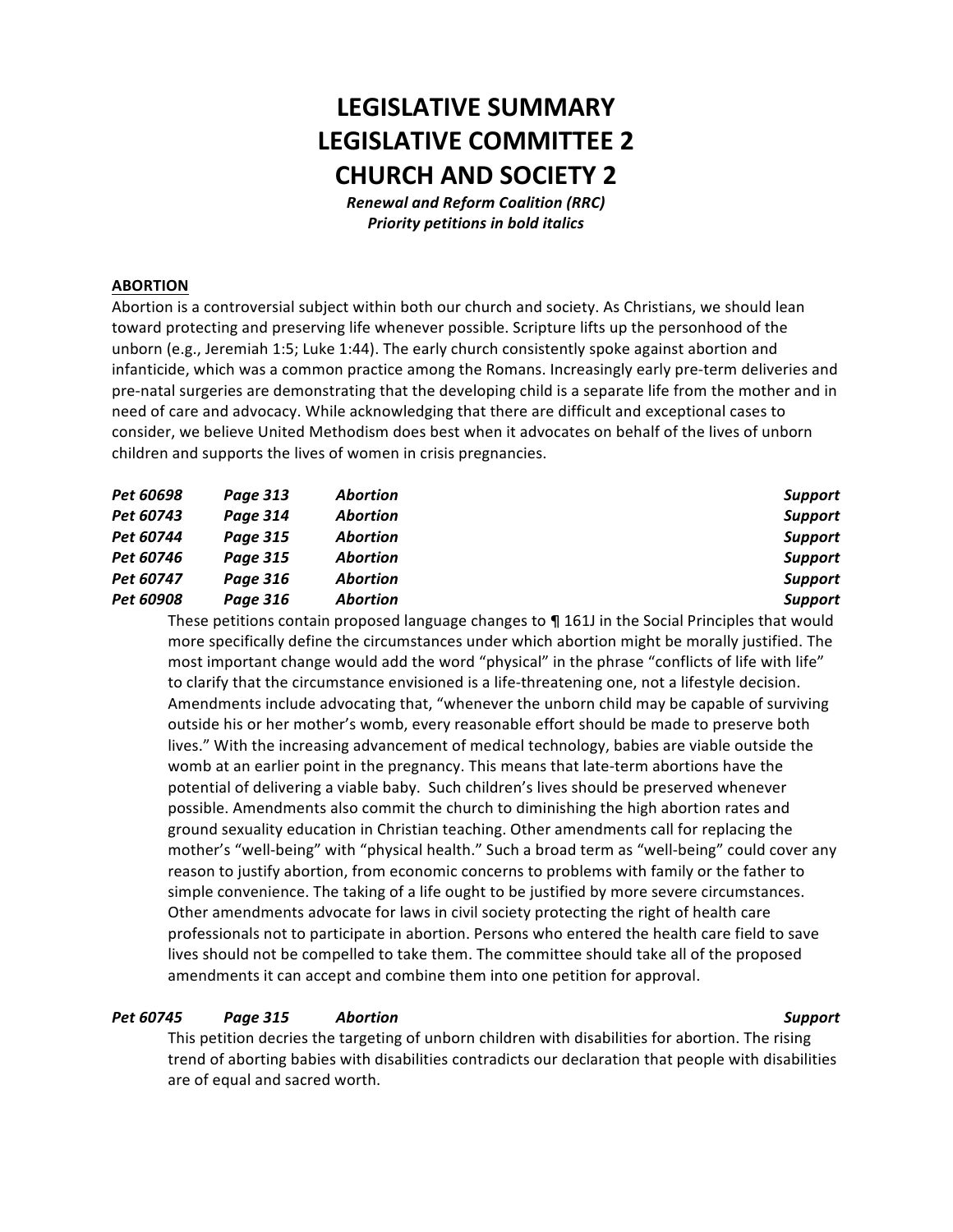| Pet 60249 | Page 327 | <b>Responsible Parenthood</b> | <b>Oppose</b>  |
|-----------|----------|-------------------------------|----------------|
| Pet 60748 | Page 331 | <b>Deletion</b>               | <b>Support</b> |
| Pet 60749 | Page 331 | Responsible Parenthood        | Support        |
| Pet 60750 | Page 331 | Responsible Parenthood        | Support        |
| Pet 60751 | Page 331 | Responsible Parenthood        | Support        |
| Pet 60752 | Page 331 | Responsible Parenthood        | Support        |

The resolution on "Responsible Parenthood" has been used to justify continued advocacy in favor of abortion. The resolution rejects the belief that life begins at conception, allows for abortion when the pregnancy poses serious problems concerning the health or mental capability of the mother or child, advocates for legalized abortion with the only restriction being preventing gender selection abortions, believes that women have "a right to control their own bodies" (which includes the right to abort their unborn child) despite the evidence that the child is not part of the woman's body, but is a separate life growing within her, opposes parental consent requirements for minors obtaining abortions, classifies abortion as a "reproductive health service" (which euphemistically characterizes the ending of a pregnancy as reproductive health), and calls upon United Methodist-related health care institutions to offer "a full range of programs ... for reproductive health services" (including by implication, abortion). These positions are contrary to the more binding statement found in the Social Principles ¶ 161J, which offers only reluctant approval of abortion and lists a number of circumstances in which we oppose abortion. Either this resolution should be deleted entirely (by approving Petition 60748) or statements on abortion should be edited out of the resolution. There is enough good material on true family planning that the resolution would be helpful without any mention of abortion. We state in the Social Principles that abortion is not an acceptable means of birth control, so abortion ought not to be included in a resolution on family planning. Alternatively, the non-bolded petitions above offer some suggested amendments to the older version of Resolution 2025 that could be adopted. However, those amendments do not cover all the problematic passages in the newly revised version of Petition 60249.

### *Pet 60755 Page 332 Readopt Resolution Support*

This petition readopts an important resolution raising concerns about the deliberate targeting of unborn baby girls for abortion, which is a widespread problem in much of the world.

*Pet 60837 Page 325 Withdraw from Religious Coalition for Reproductive Choice Support* This petition mandates withdrawal from RCRC, which is a pro-abortion lobbying coalition. It supports legal abortion and opposes all restrictions upon it. This is contrary to our United Methodist position on abortion, since we explicitly affirm the value of unborn life, oppose partial birth abortion, gender selection or eugenics abortion, and we favor parental notification and consent for abortion in young girls (which RCRC opposes). RCRC's "Prayerfully Pro-Choice: Resources for Worship" even promotes the use of religious rituals to bless abortion clinics for doing "God's work" and "holy work." RCRC's positions are so different from United Methodist positions that we should not be part of this coalition. Our involvement with RCRC has not influenced them to moderate their position. It has only allowed them to attach our United Methodist name to their secular policy agenda.

# *Pet 60838 Page 356 Deletion Support*

This petition deletes Resolution 3204, Support for the Religious Coalition for Reproductive Choice. It essentially gives unqualified support to RCRC. We should not support a coalition that has views so different from our United Methodist understanding (see above under Petition 60837).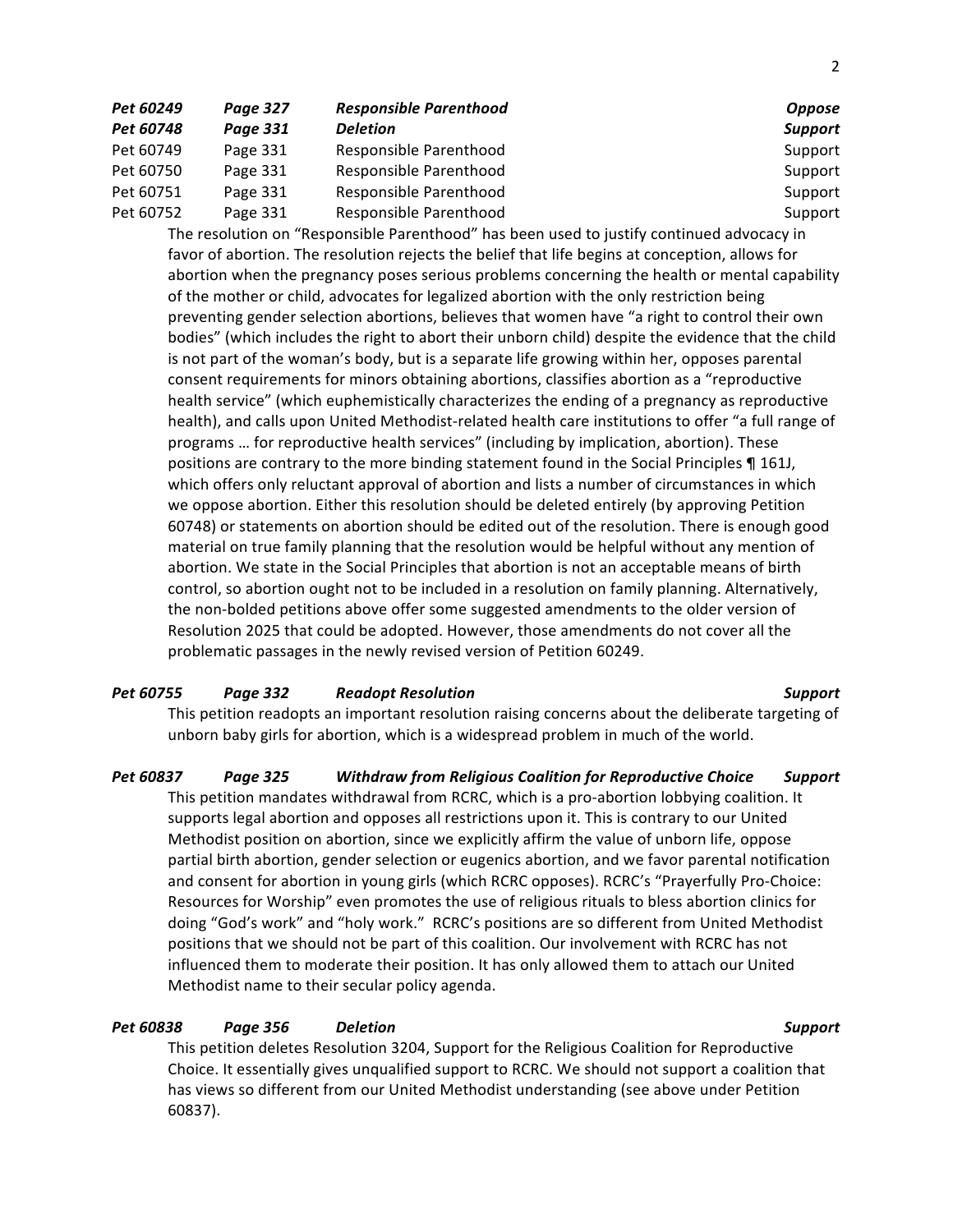Pet 60681 Page 317 Ministry to Those Who Have Experienced Abortion Support This petition advocates for the church to continue ministry to all women in crisis pregnancy situations, including those who terminate a pregnancy. The church should offer compassionate, non-judgmental ministry to all.

Pet 60707 Page 322 Children as God's Gift Support Support This petition reminds us that children are a gift and blessing from God. It expresses concern about the declining birthrates in some countries that burden aging populations and may even lead to depopulation of some areas.

Pet 60252 Page 359 UM Response to US Hospital Mergers Theorem Coppose This petition expresses concern about the merger of hospitals in the U.S. that could be depriving persons of access to emergency contraception and abortion services. We believe the concern over abortion access should be left out of this resolution. Hospitals are not needed for contraceptive services, and we should not be lobbying for greater access to abortion.

### **ADOPTION**

# *Pet 60885 Page 317 Adoption Oppose*

Adoption can provide a safe and healthy environment for children lacking parents or family to care for them. While acknowledging that adoption by non-traditional families can sometimes be superior to a foster family situation, we believe that it is preferable to place children in healthy heterosexual families. Children flourish best when they have parents of both genders. Same-sex adoptive couples by definition deprive children of a parent of one gender. The children are thus lacking in modeling and experience in relating to the parent of one gender.

# Pet 60398 Page 326 Adoption in a Global Context Support Support

This petition strengthens a good resolution encouraging adoption.

# **EUTHANASIA AND SUICIDE**

*Pet 60690 Page 325 End of Life Options Oppose*

This petition calls upon the UM Church to support the "Death with Dignity Movement." This movement favors the ability of persons to end their own lives, often with the assistance of a doctor. Suicide is not the answer to end-of-life suffering. We do not have the right to actively end our own lives—a role that belongs only to God. The introduction of assisted suicide opens the door to all kinds of abuse, as the nation of Belgium is learning, where many elderly persons are having their lives ended without their informed consent or without adequate safeguards. This petition runs counter to existing statements in our Resolutions opposing suicide.

# *Pet 60848 Page 396 Assisted Suicide and Euthanasia Support*

This new resolution effectively lays out a life-affirming Christian approach to end-of-life issues. It stresses the "sacredness and importance of all life ... including for the very sick, the terminally ill, the depressed and despairing, the disabled and mentally impaired." We need to advocate on behalf of life, not open the door to more intentional death in society.

Pet 60470 Page 356 Faithful Care for Persons Suffering and Dying Support This petition rewrites an existing resolution with a focus on providing the best physical and spiritual care for persons who are suffering and dying. This nuanced and balanced resolution can provide effective guidance and advocacy for the provision of effective care.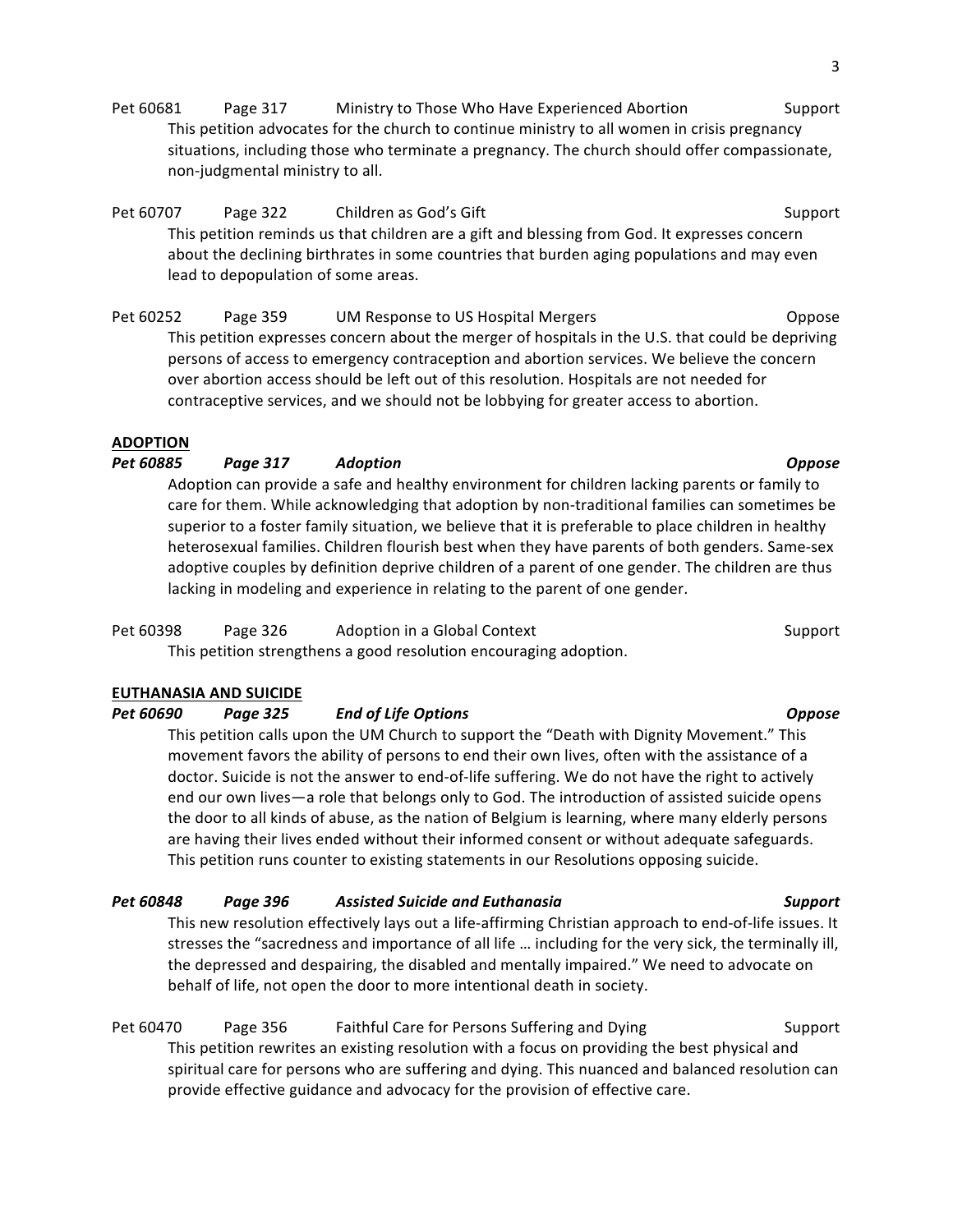Pet 60454 Page 388 Suicide: A Pastoral Response Support Support

This petition is a comprehensive resolution on suicide and the church's ministry. It is balanced and biblically grounded, with compassion and care for all persons.

Pet 60794 Page 317 Suicide Communication Communication Communication Communication Communication Communication This addition to the Social Principles singles out suicide among LGBT youth, rather than focusing on all youth suicide. There are many risk factors accounting for youth suicide, and we should not focus on just one of them. We would accept this petition if the second half of the first sentence were removed.

### **GENDER**

# *Pet 60793 Page 302 Gender Support*

This petition is a cautious and compassionate response to gender confusion in our society. It advocates loving and godly counsel that emphasizes the sacredness of the human body.

### **HUMAN SEXUALITY**

The church's balanced, compassionate, and biblically faithful position on the practice of homosexuality has been reaffirmed by ten General Conferences over 40 years. Despite vociferous disagreement by some parts of the church, it still represents the majority opinion of the grass roots church membership worldwide. Changing the church's position to allow same-sex weddings and/or the ordination of selfavowed practicing homosexuals would separate our church from 2,000 years of the church's consensus teaching and from 95 percent of world Christians today. It would also provoke separation of The United Methodist Church, forcing those who could not in good conscience live with the progressive position to leave the church. It is important to maintain clear lines of accountability to what our church has taught for 44 years and continues to require today. We oppose any efforts to remove or weaken our church's standards. Instead, we support efforts to strengthen accountability to our church's standards.

### *Pet 60882 Page 302 Sexual Orientation Oppose*

This petition adds "sexual orientation" as a "gift from God," implying that God creates people with various sexual orientations. This claim is not proven by science and is contrary to our scriptural understanding.

| Pet 60819 | Page 302        | <b>Human Sexuality</b>        | <b>Oppose</b> |
|-----------|-----------------|-------------------------------|---------------|
| Pet 60820 | Page 303        | A Third Way - Human Sexuality | <b>Oppose</b> |
| Pet 60821 | <b>Page 303</b> | <b>Human Sexuality</b>        | <b>Oppose</b> |
| Pet 60823 | Page 304        | <b>Human Sexuality</b>        | <b>Oppose</b> |
| Pet 60826 | Page 305        | <b>Human Sexuality</b>        | <b>Oppose</b> |
| Pet 60830 | <b>Page 307</b> | <b>Human Sexuality</b>        | <b>Oppose</b> |
| Pet 60831 | <b>Page 307</b> | <b>Human Sexuality</b>        | <b>Oppose</b> |
| Pet 60833 | <b>Page 308</b> | <b>Human Sexuality</b>        | <b>Oppose</b> |
| Pet 60834 | <b>Page 308</b> | <b>Human Sexuality</b>        | <b>Oppose</b> |
| Pet 60883 | Page 310        | <b>Human Sexuality</b>        | <b>Oppose</b> |
| Pet 60903 | Page 310        | <b>Human Sexuality</b>        | <b>Oppose</b> |
| Pet 60977 | Page 312        | <b>Human Sexuality</b>        | <b>Oppose</b> |
| Pet 61041 | Page 312        | <b>Human Sexuality</b>        | <b>Oppose</b> |

The above petitions all in different ways delete the sentence that the practice of homosexuality is incompatible with Christian teaching. Petitions 60830 and 60903 also permit pre-marital sexual relations and potentially even polygamy.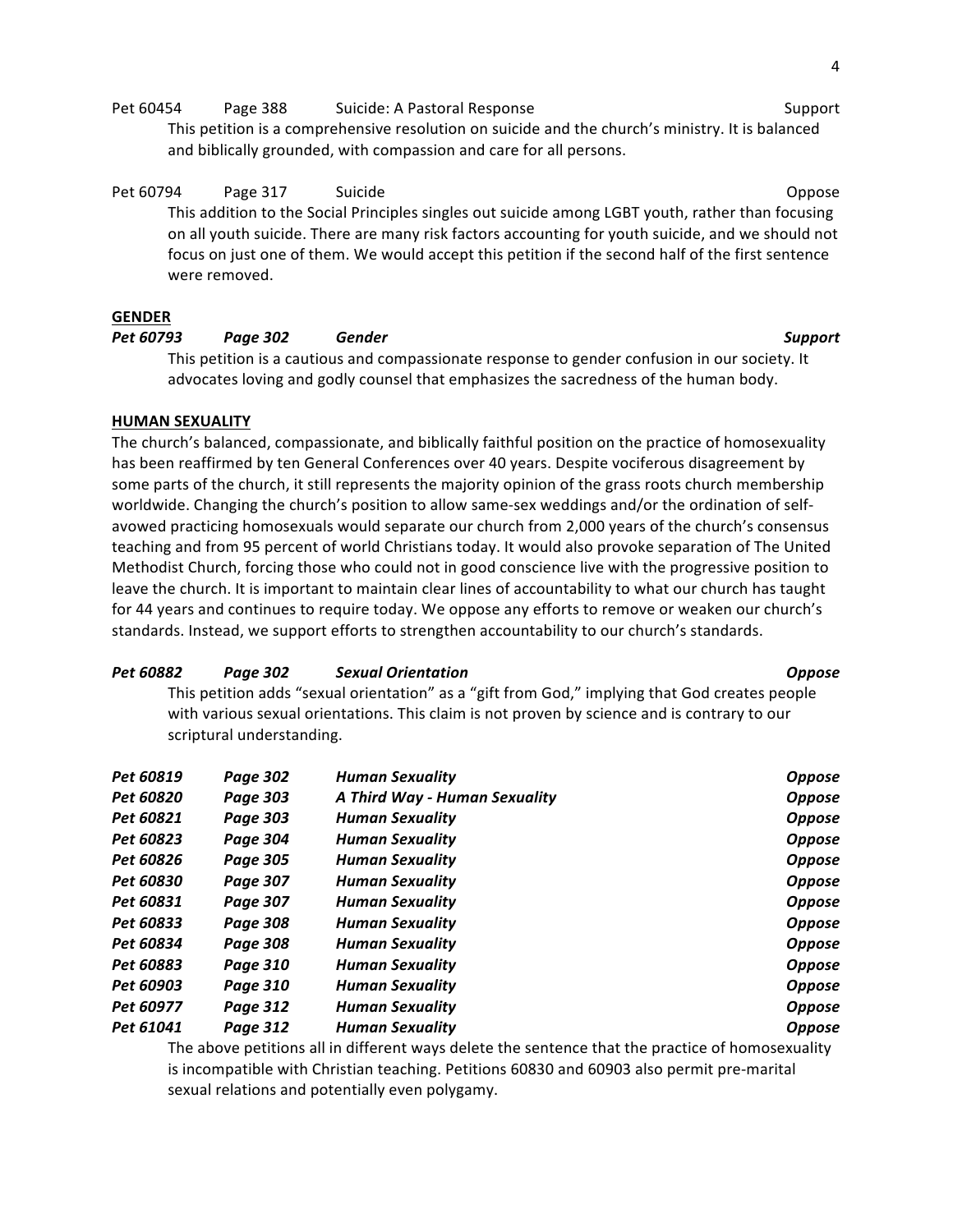| Pet 60824 | Page 304 | <b>Human Sexuality</b>                                                                  | <b>Oppose</b> |
|-----------|----------|-----------------------------------------------------------------------------------------|---------------|
| Pet 60827 | Page 306 | <b>Human Sexuality</b>                                                                  | <b>Oppose</b> |
| Pet 60828 | Page 306 | <b>Human Sexuality</b>                                                                  | <b>Oppose</b> |
| Pet 60829 | Page 307 | <b>Human Sexuality</b>                                                                  | <b>Oppose</b> |
|           |          | These netitions delete the "incompatible" statement and also insert "agree to disagree" |               |

These petitions delete the "incompatible" statement and also insert "agree to disagree  $\overline{\phantom{a}}$ language.

## *Pet 60825 Page 305 Human Sexuality Oppose*

This petition relegates our definition of marriage to a "tradition" rather than to Scripture and makes it more open to same-sex marriage.

| Pet 60835 | Page 309 | <b>Human Sexuality</b> | Oppose  |
|-----------|----------|------------------------|---------|
| Pet 60944 | Paae 311 | <b>Human Sexuality</b> | Oppose  |
| Pet 60836 | Paae 309 | Human Sexuality        | Support |
|           |          |                        |         |

These three petitions all attempt to rewrite  $\P$  161F in a more balanced and general way. Petition 60835 leaves out all mention of homosexuality, while affirming sexual relations only within monogamous marriage between one man and one woman. Petition 60944 is more explicit in giving persons rights based on sexual orientation, gender identity, and gender expression, but leaves out all mention of the church's stance on homosexuality and does not affirm that sexual relations are only within marriage. Petition 60836 is the same as 60835, with an added sentence enumerating the sexual expressions that are contrary to God's design (sex before marriage, adultery, polygamy, and same-sex relations). We thus prefer 60836, if the decision is made to rewrite  $\P$  161F. Otherwise, we encourage keeping the language as it is now. It seems that it would weaken our stance on sexuality to rewrite the paragraph and not mention the most controversial aspect of sexuality that we are dealing with.

# *Pet 60822 Page 304 Human Sexuality Support*

This petition adds some crucial theological understandings to the basis for our position on sexuality and its place within marriage.

### *Pet 60884 Page 313 Sexual Harassment Oppose*

This petition adds to the categories under which we oppose discrimination  $-$  "gender identity" and "sexual orientation." While we oppose sexual harassment, we also oppose using the categories added. Including "gender identity" as a category is an implicit affirmation that a person's gender is based on one's own feelings, rather than biological reality, and that gender can be changed (all of which we do not accept). Opening the door on discrimination related to sexual orientation creates legislative enactments that contradict our stance that same-sex relations are contrary to God's will.

| Pet 60778                                                                                      | Page 322 | Egual Rights          | <b>Oppose</b> |  |
|------------------------------------------------------------------------------------------------|----------|-----------------------|---------------|--|
| <b>Pet 60887</b>                                                                               | Paae 322 | <b>Right to Marry</b> | <b>Oppose</b> |  |
| These petitions endorse same-sex marriage and civil unions, contradicting our position against |          |                       |               |  |

these in other places in the *Discipline*. Even when the laws or values of the societies surrounding our churches differ from our church's values, our church should not spread any confusion about how it understands marriage.

# *Pet 60892 Page 327 Adoption in a Global Context Oppose*

This amendment to an existing resolution adds support for policies enabling single persons, unmarried cohabiting persons, and same-sex couples to adopt children on an equal basis with heterosexual married parents. While acknowledging that adoption by persons in non-traditional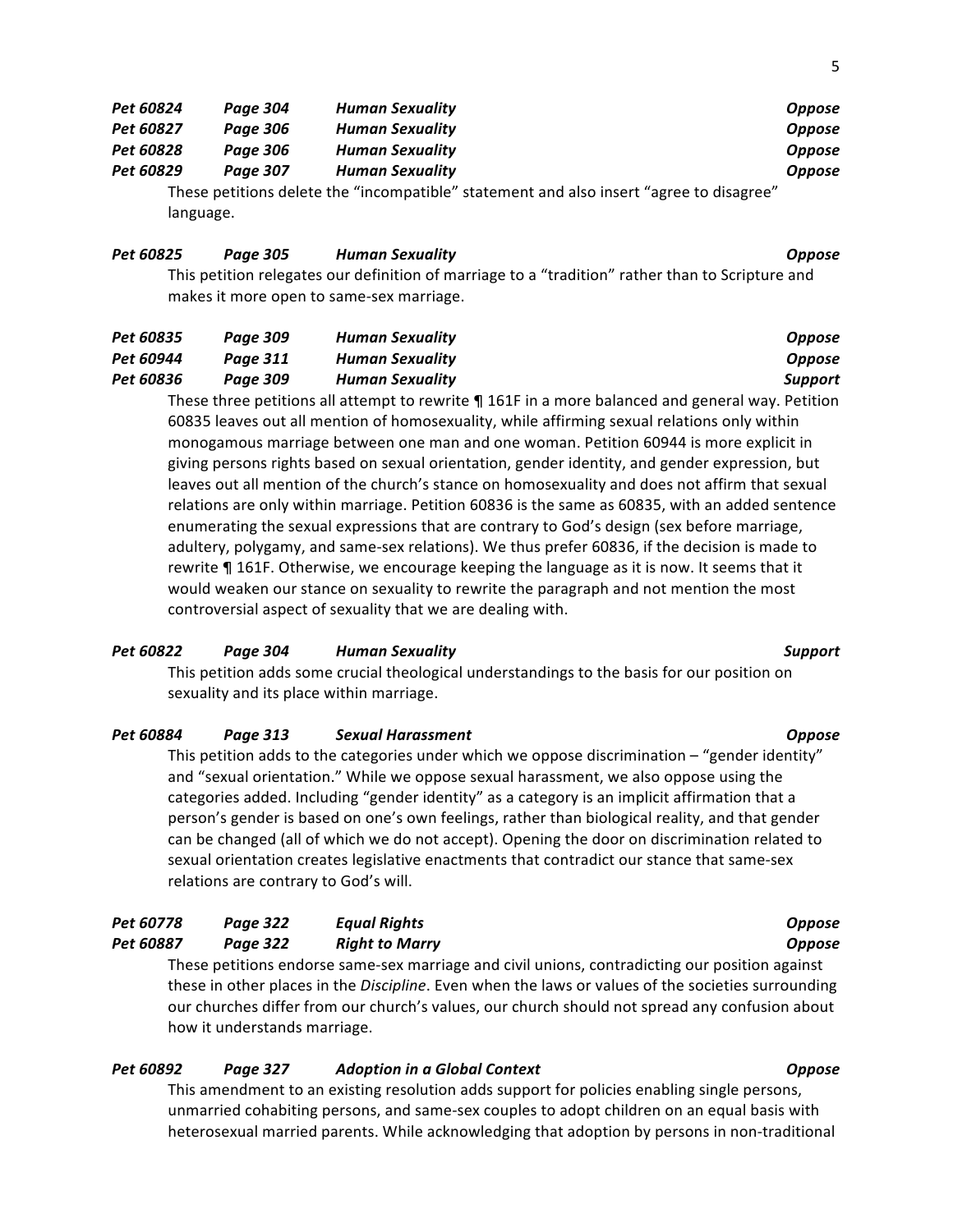families can sometimes be superior to a foster family situation, we believe that it is preferable to place children in healthy heterosexual families. Children flourish best when they have parents of both genders. Single adoptive persons and same-sex adoptive couples by definition deprive children of a parent of one gender. The children are thus lacking in modeling and experience in relating to the parent of one gender. Unmarried cohabiting couples often lack the long-term stability and safety of married heterosexual couples. We believe preference in adoption should be given to qualified monogamous heterosexual married couples.

Pet 60832 Page 308 Human Sexuality Number of Support Support This petition opposes forced education in public schools that "normalizes sexual lifestyles that are in contrast to the traditional teachings of the Church." The petition calls for parental notification and consent prior to such instruction. Public school students should not be compelled to experience instruction that violates biblical moral values.

Pet 60451 Page 385 Global Health and Rights: Eradicating Sexual and Gender-Based Violence **AMEND** and Support This strong and comprehensive resolution addresses the problem of violence against girls and women, with many specifics and concrete recommendations. Amendments are needed to #8: add "life-affirming" reproductive health-care services; and #10: "Provide comprehensive sexuality education consistent with Christian sexual ethics."

Pet 60777 Page 321 Equal Rights Support Support This petition clarifies wording and includes strong condemnation against "violence, coercion, ridicule, stigmatization, or marginalization directed toward individuals who self-identify as either homosexual or former homosexual or as LGBT or ex-gay." It is important to include protections for persons who have left homosexual practice alongside those who continue in it. Both are subject to victimization.

Pet 60897 Page 332 Church to Be in Ministry to Persons of All Sexual Orientations Support The amendments to this resolution strengthen it by adding biblical content and linkages to similar statements in our *Discipline*. The ministry described here is congruent with our position on the practice of homosexuality.

Pet 60801 Page 332 Prohibit Homosexual Marriage Channel Coppose While this petition takes a traditional viewpoint toward marriage and sexuality, it improperly attempts to use a resolution to legislate church law. The prohibitions contained in the petition are already stated in the legal parts of the *Book of Discipline*. These amendments to Resolution 2041 are not needed.

Pet 60893 Page 333 Readopt Resolution Company Compose Compose Pet 60899 Page 333 Opposition to Homophobia and Heterosexism Coppose The first petition readopts the resolution as is, while the second rewrites the resolution. We object to being characterized as homophobic or heterosexist simply because we uphold biblical teaching on marriage and sexuality. This is not the way to foster dialog within our church, with mutual respect for differing opinions. The traditional biblical stance is not born out of prejudice, but out of respect for the way God created us to live and his wisdom for how we are to best experience human flourishing.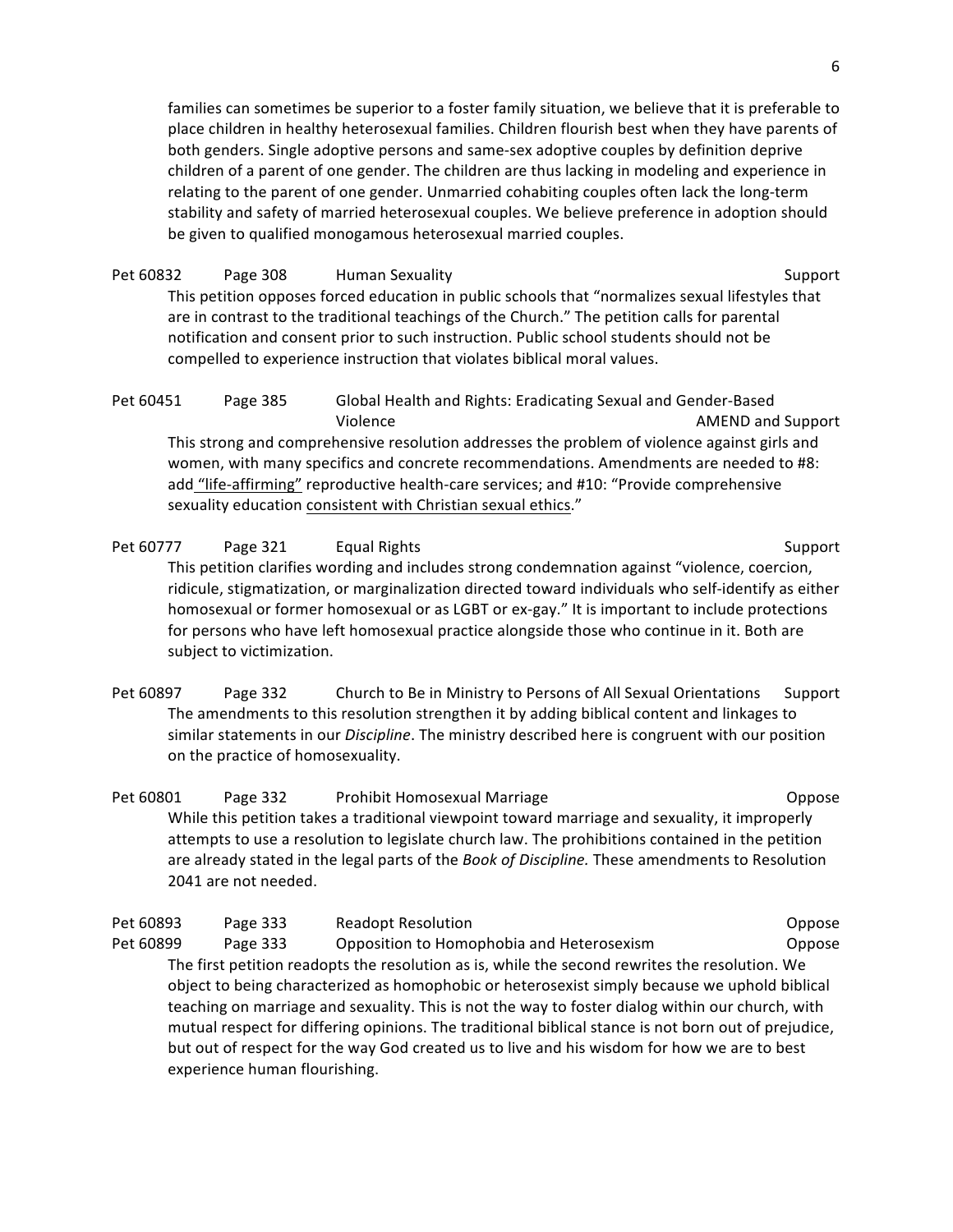Pet 60841 Page 395 Reducing Harm for LGBTQ Children and Youth No Position There are many good suggestions in this resolution. However, we oppose the use of the categories "gender identity" or "gender expression." These are an implicit affirmation that a person's gender is based on one's own feelings, rather than biological reality, and that gender can be changed (all of which we do not accept). We further question the statistic that 40 percent of homeless youth are LGBTQ. We believe this petition could be rewritten in a way that honors traditional views about homosexuality and transgenderism, while still accomplishing the goal of reducing harm.

Pet 60898 Page 398 Rights of All Persons **Company Accord Company** Coppose This resolution exaggerates the level of religion-based persecution of LGBTQ persons. Its statements and recommendations are overly broad and would in effect indict The United Methodist Church's current opposition to same-sex marriage and the ordination of practicing homosexuals. It does not balance the need for ensuring civil rights with the need to ensure religious freedom. Finally, its triumphalist tone is out of place when addressing as sensitive and complex an issue as this.

Pet 60845 Page 395 Holiness and the Human Body Net 60845 Support This petition is a new resolution that outlines historic Methodist beliefs about the sanctity of the human body. This includes proper understanding of the role of sex, but the resolution goes beyond that to caring for the body and appreciating the impact that our lifestyle choices have on our bodies and on the lives of others. This positive statement is a good start toward a more comprehensive theology of the human body.

# **MARRIAGE**

Marriage has always been the joining of a man and woman in a covenantal relationship. Christian marriage takes on the added significance of showcasing the image of God through complementary genders (Genesis 2) and symbolizing the union of Christ and the Church (Ephesians 5). In the face of attempts by secular society to reinvent or redefine marriage according to human whim, the church needs to stand fast on the eternal truth of God's word and its teaching on marriage. We oppose any attempt to redefine marriage, such as the four petitions below.

| Pet 60783 | Paae 300 | <b>Definition of Marriage</b> | <b>Oppose</b> |
|-----------|----------|-------------------------------|---------------|
| Pet 60784 | Paae 301 | A Third Way - Marriage        | <b>Oppose</b> |
| Pet 60785 | Paae 301 | Marriage                      | <b>Oppose</b> |
| Pet 60786 | Paae 301 | <b>Equality in Marriage</b>   | <b>Oppose</b> |

# **PERSECUTION**

*Pet 60709 Page 320 Solidarity with Persecuted Christians Support*

It is important to make a public statement in our Social Principles of standing with our persecuted brothers and sisters around the world.

### **RELIGIOUS FREEDOM**

The ability to practice our faith without hindrance from civil authorities is one of the bedrock freedoms in a free society. In the U.S., our religious freedom has been recently called into question by court decisions legalizing same-sex marriage. These petitions aim to protect religious freedom generally and also specifically in relation to our beliefs about marriage and sexuality. They protect The United Methodist Church's ability to believe and promote our biblically-based beliefs.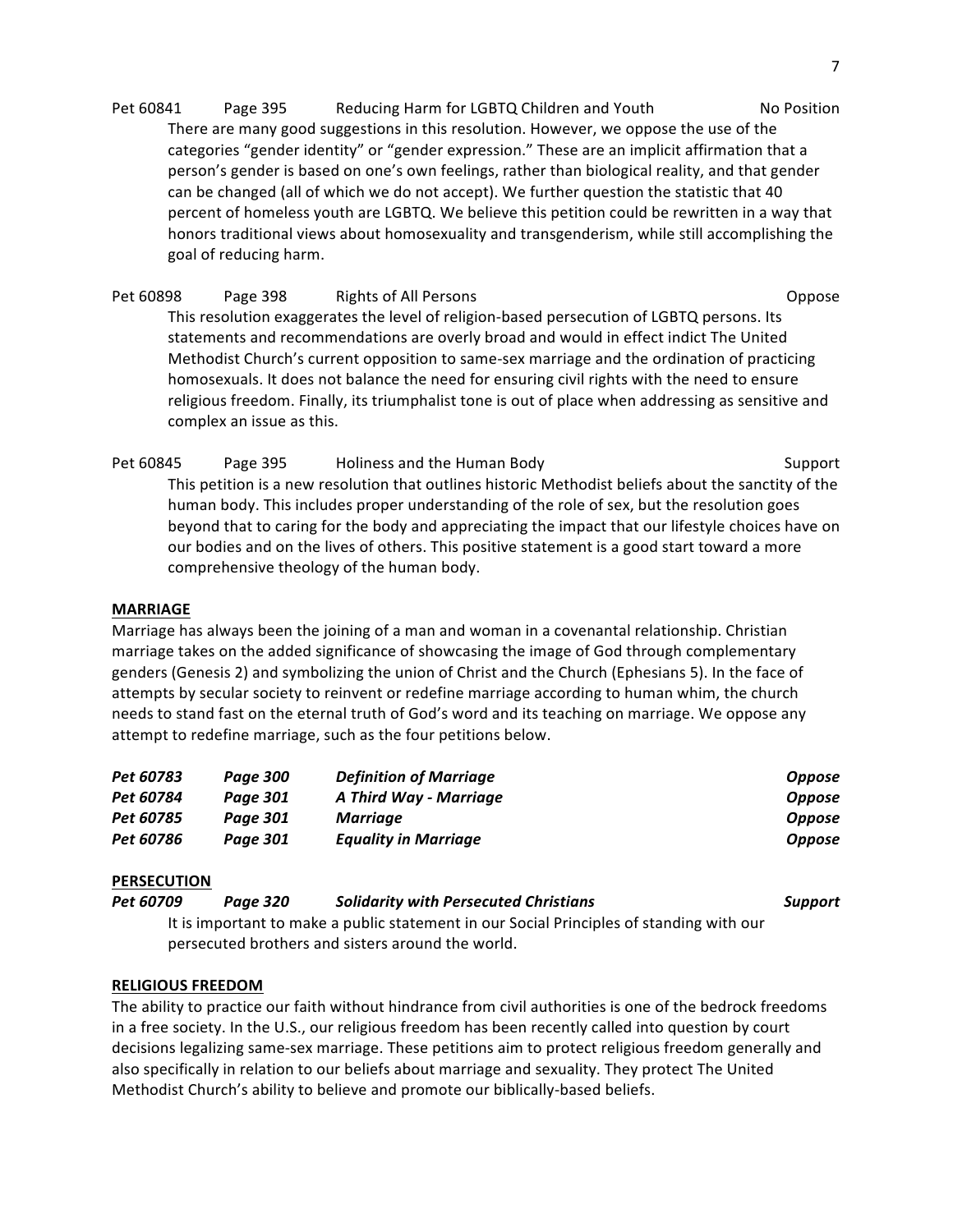*Pet 60704 Page 317 Protections for Religious Adoption Agencies Support* This petition advocates legal protection for religious adoption agencies who, because of religious conviction, only place children with married heterosexual parents. *Pet 60853 Page 321 Protections for Religious Believers and Others Support* This petition advocates for legal rights of religious believers and others to espouse traditional, male-female marriage and the value of chastity. Pet 60309 Page 383 Religious Freedom: Grounded in Love Support This petition is a good resolution explaining and defending the need for religious freedom in general. It has good biblical grounding and clear definitions. It needs a clarifying amendment regarding participation in same-sex weddings being a religious freedom issue. Pet 60942 Page 399 Religious Liberty **Container Container Container Container Container** Oppose This petition has some good statements about religious liberty, but it goes too far in promoting same-sex marriage and restricting religious liberty in preserving our views in favor of traditional marriage. Petition 60309 is to be preferred. **ALCOHOLISM** Pet 60464 Page 338 Alcohol and Other Drugs Network Support This petition strengthens an important resolution on alcohol, tobacco, and other drug addiction.

# **BIOETHICS**

Pet 60225 Page 318 Bioethics Bioston Communication Communication Support This petition adds a new section on bioethics, emphasizing that we cannot treat any human life at any stage as a mere commodity. It supports embryo adoption programs that make available for adoption frozen embryos not needed for research. In this newly expanding field, it is important to formulate solid moral principles to provide guidance.

Pet 60401 Page 350 Human Cloning Support Support This petition amends Resolution 3182 and strengthens our call for a ban on the use of cloning for making embryos for research experiments or stem cells. In this time of advancing biological technology, it is important to maintain moral boundaries on that technology. Human life is not to be used as a commodity.

### **BULLYING**

| Pet 60199 | Page 299                                                     | <b>Bullying</b> | Support                                                                                        |
|-----------|--------------------------------------------------------------|-----------------|------------------------------------------------------------------------------------------------|
| Pet 60682 | Page 300                                                     | <b>Bullying</b> | Oppose                                                                                         |
|           |                                                              |                 | These two petitions are alternative ways of adding a new section to the Social Principles on   |
|           |                                                              |                 | bullying. Petition 60199 is clear and concise, with concrete recommendations. It gives a brief |
|           |                                                              |                 | theological foundation and enumerates the behavior that is considered bullying. Petition 60682 |
|           |                                                              |                 | lacks any theological foundation and lacks a definition of bullying. Some of the               |
|           | recommendations from 60682 could be incorporated into 60199. |                 |                                                                                                |

# **FAMILY**

Pet 60854 Page 300 Mothers and Fathers Support Support

Sociological research has demonstrated the unique contributions to family life of mothers and fathers. While not limiting either mothers or fathers to a certain rigid role, each makes a vital contribution to raising healthy children. This contribution should be recognized.